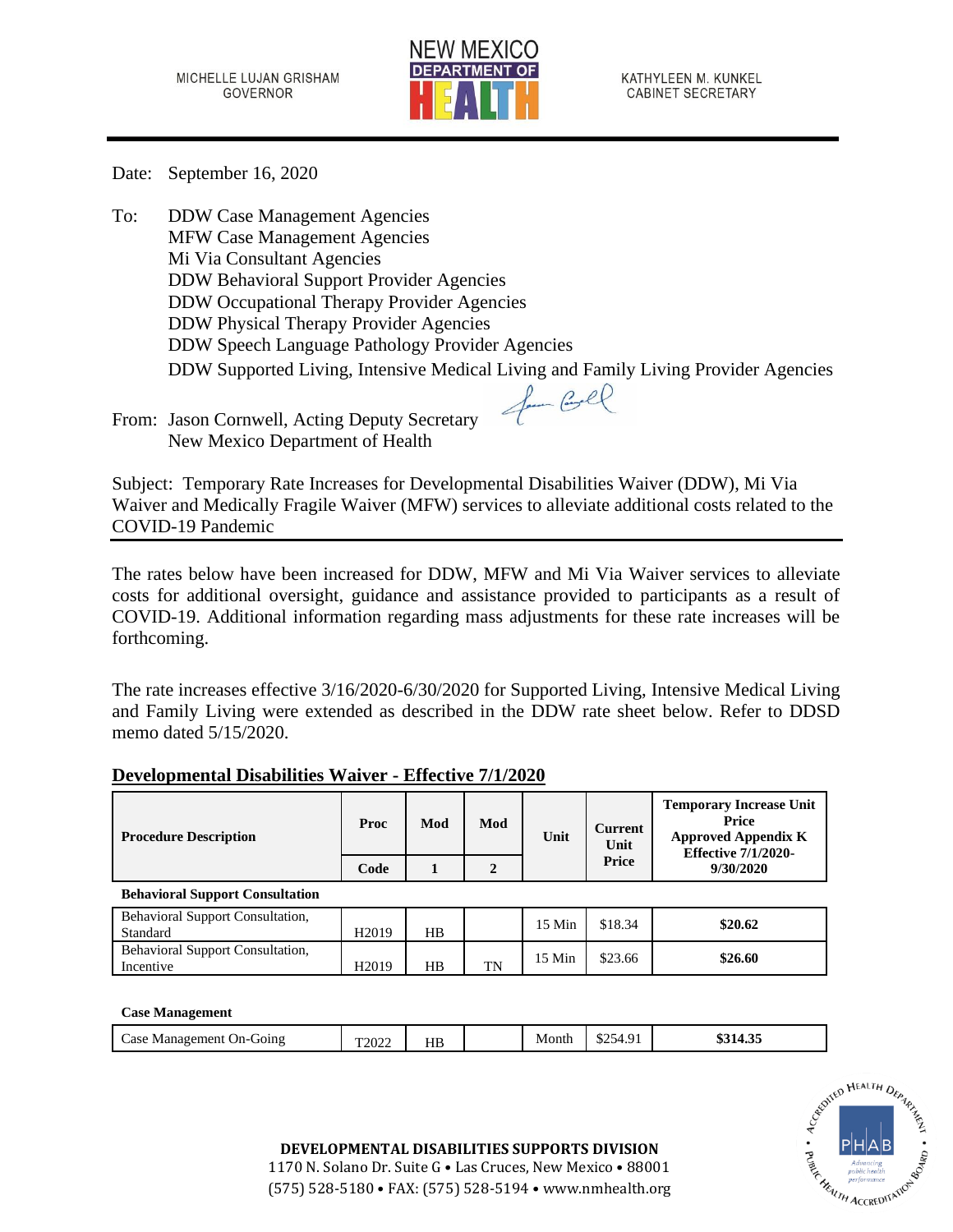| <b>Procedure Description</b>                                               | Proc              | Mod            | Mod            | Unit   | <b>Current</b><br>Unit | <b>Temporary Increase</b><br><b>Unit Price</b><br><b>Approved Appendix K</b><br><b>Effective 7/1/2020-</b> |  |  |
|----------------------------------------------------------------------------|-------------------|----------------|----------------|--------|------------------------|------------------------------------------------------------------------------------------------------------|--|--|
|                                                                            | Code              | $\mathbf{1}$   | $\overline{2}$ |        | Price                  | 9/30/2020                                                                                                  |  |  |
| <b>Living Supports</b>                                                     |                   |                |                |        |                        |                                                                                                            |  |  |
| <b>Family Living</b>                                                       | T2033             | HB             |                | Day    | \$119.48               | \$140.99                                                                                                   |  |  |
| Family Living, Jackson Class Only                                          | T2033             | H <sub>B</sub> | U7             | Day    | \$129.47               | \$152.77                                                                                                   |  |  |
|                                                                            |                   |                |                |        |                        |                                                                                                            |  |  |
| Supported Living, Category 1 Basic<br>Support                              | T <sub>2016</sub> | HB             | U4             | Day    | \$195.52               | \$210.35                                                                                                   |  |  |
| Supported Living, Category 2<br>Moderate Support                           | T2016             | HB             | U <sub>5</sub> | Day    | \$232.76               | \$258.69                                                                                                   |  |  |
| Supported Living, Category 3<br><b>Extensive Support</b>                   | T2016             | HB             | U6             | Day    | \$293.52               | \$339.09                                                                                                   |  |  |
| Supported Living Category 4<br>Extraordinary Medical/Behavioral<br>Support | T2016             | HB             | U7             | Day    | \$392.25               | \$435.81                                                                                                   |  |  |
| <b>Intensive Medical Living Services</b>                                   | T2033             | HB             | TG             | Day    | \$429.18               | \$468.00                                                                                                   |  |  |
| <b>Therapy Services</b>                                                    |                   |                |                |        |                        |                                                                                                            |  |  |
| Occupational Therapy, Standard                                             | G0152             | HB             | GO             | 15 Min | \$22.90                | \$25.75                                                                                                    |  |  |
| Occupational Therapy, Incentive                                            | G0152             | $_{\rm HB}$    | TN             | 15 Min | \$29.20                | \$32.83                                                                                                    |  |  |
|                                                                            |                   |                |                |        |                        |                                                                                                            |  |  |
| Occupational Therapy Assistant,<br>Standard                                | G0158             | HB             | HM             | 15 Min | \$18.84                | \$21.18                                                                                                    |  |  |
| Occupational Therapy Assistant,<br>Incentive                               | G0158             | HB             | TN             | 15 Min | \$24.71                | \$27.78                                                                                                    |  |  |
|                                                                            |                   |                |                |        |                        |                                                                                                            |  |  |
| Physical Therapy, Standard                                                 | G0151             | $_{\rm HB}$    | GP             | 15 Min | \$22.90                | \$25.75                                                                                                    |  |  |
| Physical Therapy, Incentive                                                | G0151             | HB             | TN             | 15 Min | \$29.20                | \$32.83                                                                                                    |  |  |
|                                                                            |                   |                |                |        |                        |                                                                                                            |  |  |
| Physical Therapy Assistant (PTA),<br>Standard                              | G0157             | HB             | HM             | 15 Min | \$18.84                | \$21.18                                                                                                    |  |  |
| Physical Therapy Assistant (PTA),<br>Incentive                             | G0157             | $_{\rm HB}$    | TN             | 15 Min | \$24.71                | \$27.78                                                                                                    |  |  |
|                                                                            |                   |                |                |        |                        |                                                                                                            |  |  |
| Speech, Language Pathology,<br>Standard                                    | G0153             | HB             | GN             | 15 Min | \$22.90                | \$25.75                                                                                                    |  |  |
| Speech, Language Pathology,<br>Incentive                                   | G0153             | HB             | TN             | 15 Min | \$29.20                | \$32.83                                                                                                    |  |  |

## **Mi Via Waiver – Effective 7/1/2020**

| <b>Procedure Description</b> | Code              | Unit  | <b>Current Unit</b><br><b>Price</b> | <b>Temporary Increase Unit</b><br><b>Price</b><br><b>Approved Appendix K</b><br><b>Effective 7/1/2020-</b><br>9/30/2020 |
|------------------------------|-------------------|-------|-------------------------------------|-------------------------------------------------------------------------------------------------------------------------|
| <b>Consultant Services</b>   | T <sub>2025</sub> | Month | \$243.00                            | \$313.93                                                                                                                |